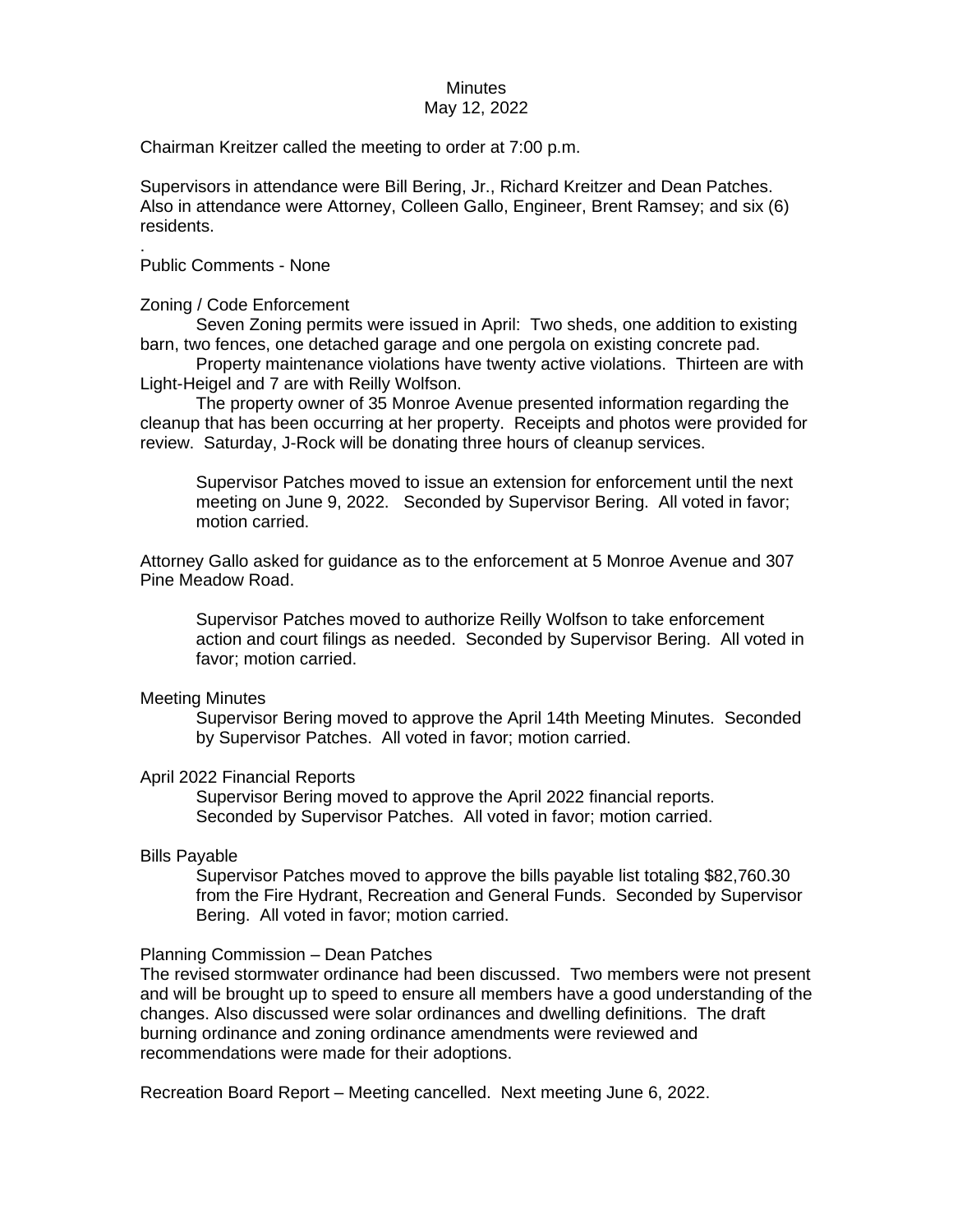# Township Report – Jennifer Harding

In the past month, the Road Crew maintained the park and started widening the park trail, crack sealed, mowed along roads and in the park, performed equipment maintenance, repaired swales on Horst Drive. There has been no update about the repairs to the F550. Next month they will continue working on the park trail, start base repairs, get prices for Monroe Avenue, mowing and selecting roads to be painted and obtaining quotes.

Rivers Truck Service provided notice that there will be another surcharge added to the Western Star 47X purchase for \$5,800. Lancaster Truck Bodies was also contacted and as of now, there are no price increases for the truck body. Discussion was held regarding the state of ordering any trucks at this time.

Supervisor Patches moved to accept the surcharge of \$5,800 and keep the order active. Seconded by Supervisor Bering. All voted in favor; motion carried.

#### Stormwater Management – Brent Ramsey

A waiver submittal was received for the stormwater at 23 Jimmy's Lane. Mr. Ramsey will review the submittal and provide comments. It will be provided to the planning commission as a learning tool.

#### Communications

GLRA is hosting a free paper shredding event for county residents only 7.12.2022 Lebanon Valley Conservancy request to discuss their program with you Lebanon Daily News Proof of Publication for the UCC hearings held last week DEP notice of the Administrative Completeness Review of the Stockpile location plan and capping schedule for the GLRA

DEP notice of the Administrative Completeness Review of the Minor Permit Mod. Radiation Action Plan for the GLRA

# **OLD BUSINESS**

Mill Street Heights Swale Project – Brent Ramsey The bid packet has been completed and has been sent to the Daily News for publication.

# SR 72 and New Bunker Hill Street

Union Township has been contacted and they are agreeable to joint speed enforcement along the SR 72 corridor. Chief Farneski has been contacted and he has assured us that he would be placing officers along SR 72 near Mountville Drive. The Taylor's met with Chief Farneski to express their concerns.

#### Zoning Ordinance Amendments

Comments were received regarding the Zoning Ordinance Amendments. Minor revisions were made and those revisions will be provided to the Planning Commission and Lebanon County Planning for review. The earliest a hearing can be scheduled would be prior to the July 7<sup>th</sup> meeting.

Supervisor Patches moved to authorize Reilly Wolfson to move forward with the adoption process. Seconded Supervisor Bering. All voted in favor; motion carried.

# N. Lancaster Street and SR 22

The Township has contacted PennDot to discuss the turning lanes as presented at last month's meeting.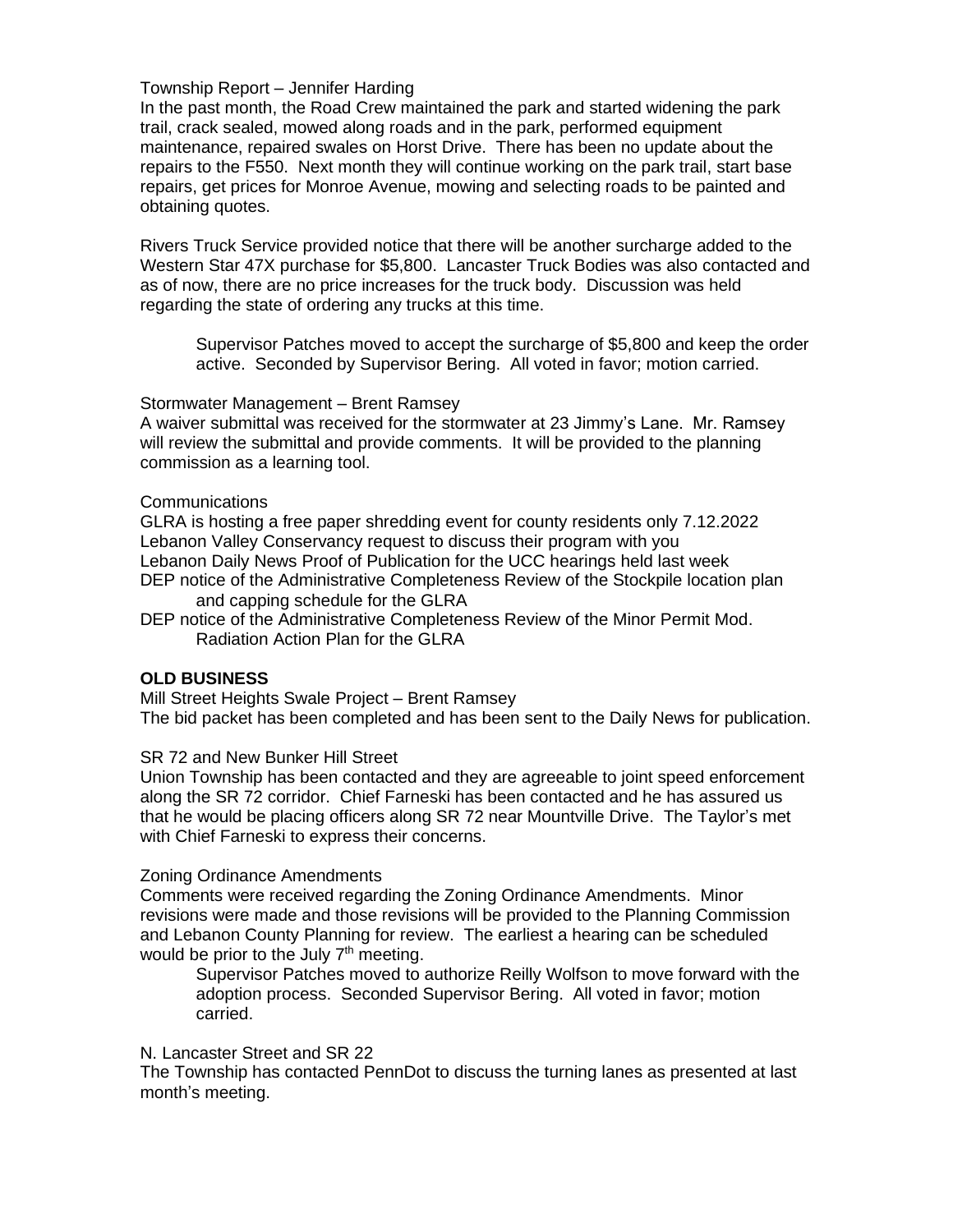#### Comprehensive Plan – Michelle Brummer

Ms. Brummer was on hand to start the discussion for the areas of focus for the Comprehensive Plan.

#### Building Expenditures – Sign, Message Board and Electric

Prices have been requested from Bartush signs. Message Boards were priced and the cheapest one found to date was \$490. The conference room needs two new outlets and lights continue to flicker. Genesis Electric was recommended and will be contacted.

#### Monroe Avenue Road Repair

Municipal Services were contacted and inspected the road. A price for materials was obtained of \$15,750. Mr. Fahnestock will be contacting paving contractors for an estimate.

# **NEW BUSINESS**

Animals at Large – N. Lancaster Street – Epiphany Shay Ms. Shay was not present. Discussion was tabled.

#### PennDot Winter Maintenance Agreement

The 2022 Winter Maintenance Contract for N. Lancaster Street and Black Oak Road in the amount of \$6,976.89 was received.

Supervisor Patches moved to accept and sign the 2022 Winter Maintenance Contract for \$6,976.89. Seconded by Supervisor Bering. All voted in favor; motion carried.

# Thermoplastic Road Markers

Lincoln Paving provided a price of \$4,400 for the removal of the old and installation of new stop bars at the following intersections with SR 22 and N. Lancaster Street, N. Mill Street and Old Rt 22.

Supervisor Bering moved to proceed with the installation of stop bars by Lincoln Paving for \$4,400. Seconded by Supervisor Patches. All voted in favor; motion carried.

# Ag Security Request – WS SR 72

A request was received for the inclusion of .39 acres along SR 72 into Ag Security. Supervisor Patches moved to include this parcel into the Ag Security program. Seconded by Supervisor Bering. All voted in favor; motion carried.

#### Burning Ordinance Amendments

Supervisor Patches moved to accept the burning ordinance as proposed for advertising. Seconded by Supervisor Bering. All voted in favor; motion carried.

# Manager's Ordinance #2022-07

Supervisor Patches moved to advertise an amended Manager's Ordinance. Seconded by Supervisor Bering. All voted in favor; motion carried.

Manger's Salary Resolution #2022-10 Tabled

# Road Crew

Supervisor Patches moved to appoint Daniel Fahnestock as Road Foreman. Seconded by Supervisor Bering. All voted in favor; motion carried.